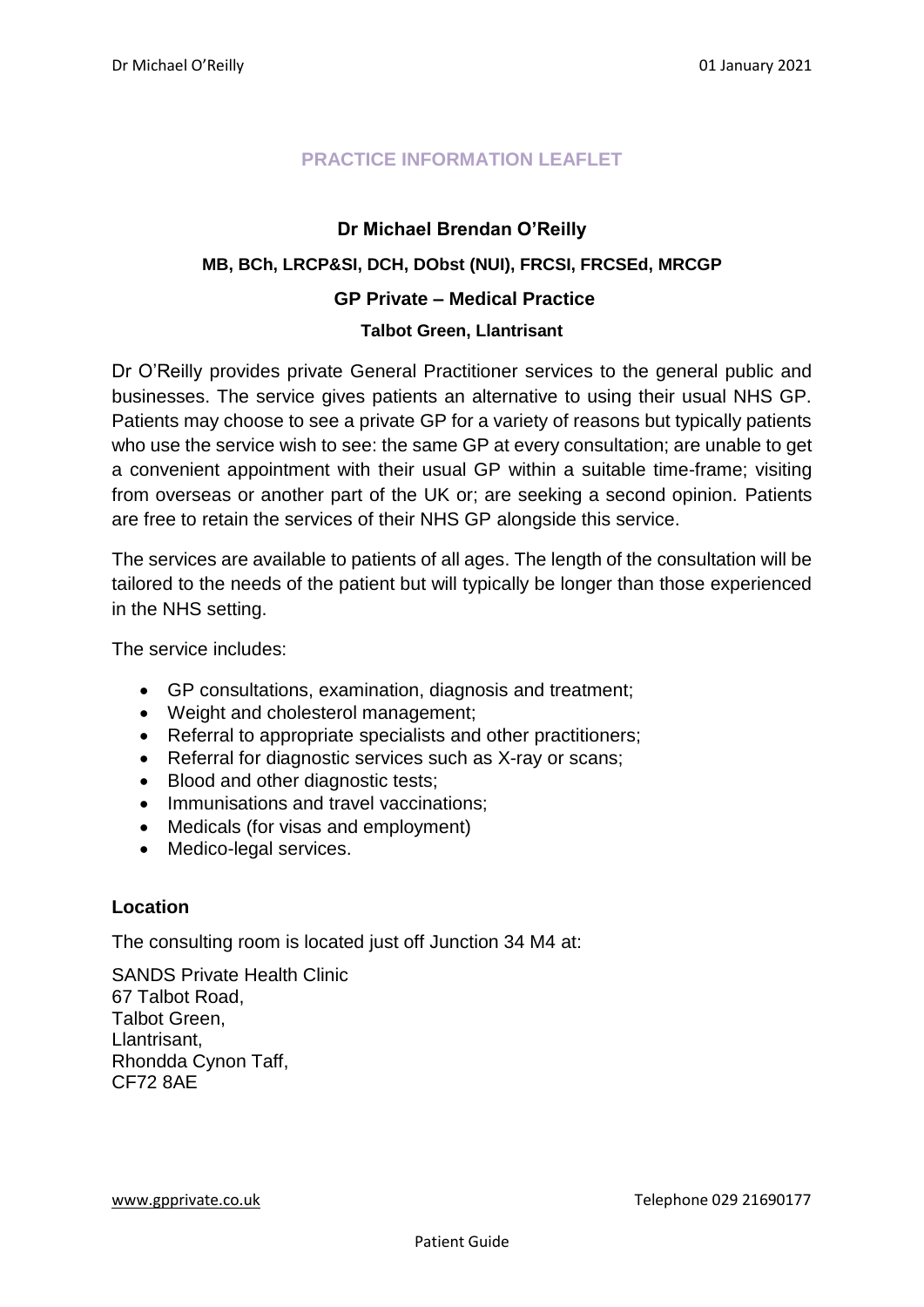# **Fees**

Consultations take place with Dr O'Reilly personally.

Fees as per website www.gpprivate.co.uk

The price of the consultation includes the writing of a private prescription, providing a referral to a consultant or recommending and referring you for scans or X-rays or highlighting any other tests that may need.

Blood tests, ambulatory blood pressure monitoring or other tests are not included in the cost of the consultation. Before any such tests are carried out the associated cost will be discussed with you.

Letters and referrals outside of a consultation to be confirmed.

Medico-legal reports will be negotiated directly with instructing solicitors.

# **Surgery Opening Times**

Clinics are held by appointment. The current arrangements are on Dr O'Reilly's website.

The service may be available outside of these times by appointment.

### **How to Book an Appointment**

Bookings are made via Telephone 02921 690177 or 01443 238232

Patients who require urgent care or treatment out of hours are advised to use existing NHS arrangements including their usual NHS GP, Out-of-hours GP and A&E services as appropriate if they deem their condition requires urgent attention.

### **Your Rights**

We respect your rights to privacy and will keep all your health information confidential and secure. You will not be discriminated against because of gender, race, religion and belief, sexual orientation, disability or age. You will be treated with dignity and respect.

#### **Chaperones**

A chaperone can be present at your appointment if you so wish. More details can be found in our *Chaperone Policy* which is available upon request

### **Sharing and Protecting Patient Information**

Your information will only be shared with others including your NHS GP with your consent. You have the right to refuse to share such information unless there is a legal duty for it to be disclosed which will be very unusual. For more details on